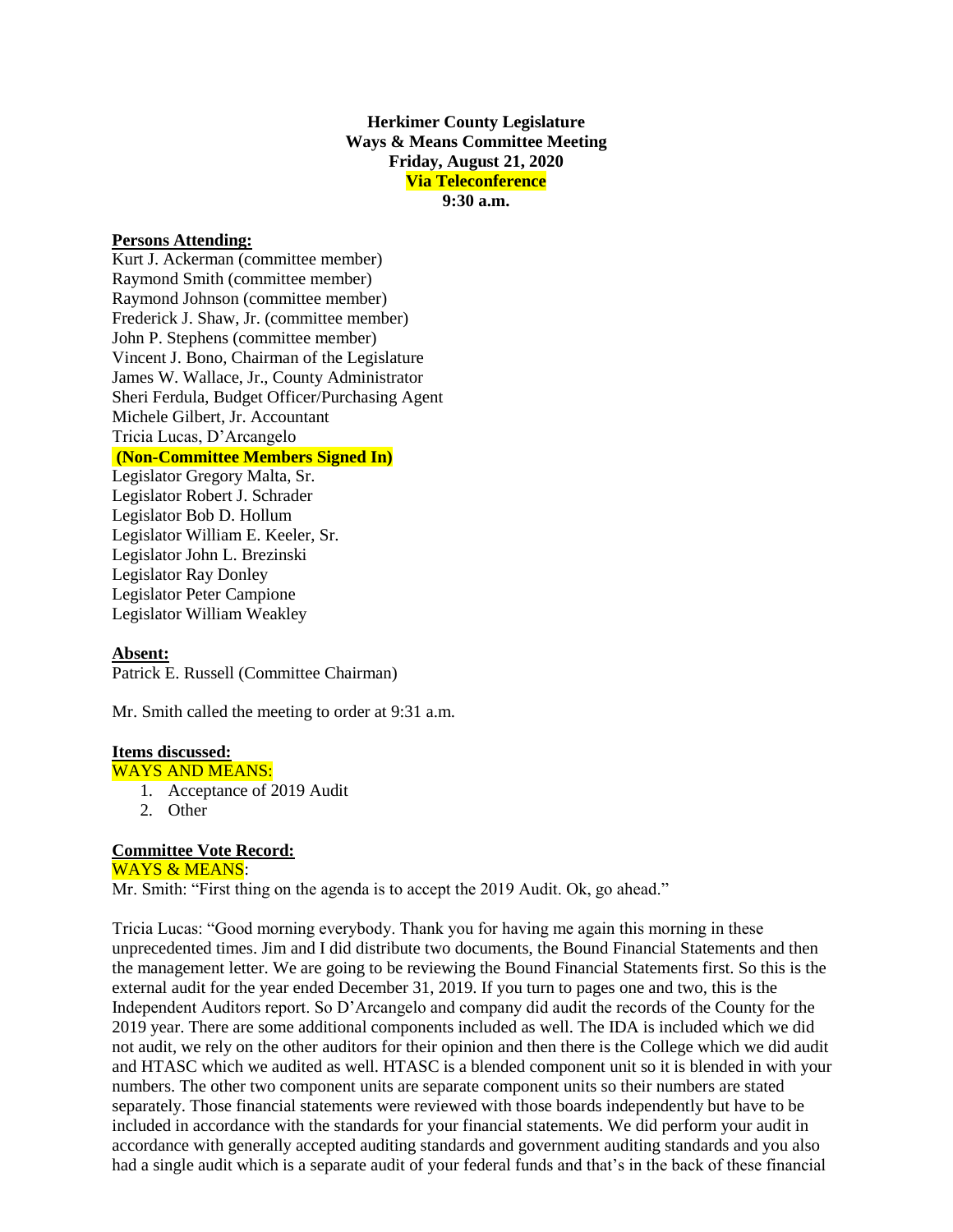statements so we will look at those in a moment. The last paragraph on page one is the opinion paragraph. I'm happy to report that once again the County received an unmodified opinion which is a clean opinion and it is the highest level you can receive and it's what you're custom to receiving in the past. Page 2, there's a few paragraphs here, the Other Matters paragraphs and then the other reporting required by GASB and basically it's just stating that all of your required supplementary schedules and all of your other supplemental schedules are included in here as well. In addition to the Government Auditing Standards Report which we will look at in the back of the Financial Statements. Page three starts the MD&A. The MD&A really gives you an overview or a summary of the Financial Statements themselves so it's a more condensed version and it is in comparative format so you will see 2018 versus 2019. We are going to focus most of our attention here. If you turn to page four, there is two different ways of reporting. There are your Fund Financial Statements which are your day to day and then your government-wide. The first charts we are going to look at are your government-wide statements which condense all of your funds together and include all of your long term debt as well as your fixed assets. Once we look at these we will go to the Fund Financial Statements. We will look at your fund balance on an individual fund by fund basis. So page four, in the middle of the page, note four gives you your assets, deferred outflows, liabilities, deferred inflows and then your net position. This is on a government-wide basis. Your total assets at the end of 2019 were \$174.9 million versus \$167.3 million in the previous year. You will notice your current and other assets decreased from \$88 million to almost \$67 million. A lot of that had to do with the fact that you had almost \$20 million in cash in the Capital Fund at the end of 2018 that was reserved for the jail project. That money was unspent at the end of 2018 and during 2019 that money was spent and it was actually added to your fixed assets which is the line below it. Your Capital Assets of \$108 million versus \$79 million in the previous year. You will see that not only that \$20 million in cash from 2018 was invested but you also had some additions as well totaling about \$36 million, most of that being the jail and then that was offset by depreciation expense of \$7 million. So once again you had total assets of almost \$175 million. Your Deferred Outflows of Resources is at \$26.4 million. You will notice a significant increase from the previous year. That \$26 million has to do with your pension and OPEB or Other Post-Employment Benefits. Those are deferred outflows that we get straight from the actuaries that are independently hired by the County for OPEB. The pension actuary is actually independent. We hired by the pension plans themselves and these deferred inflows and outflows are used kind of as a holding account to even out the effects to your revenue expenses from year to year for changes in actuarial assumptions. Those come directly from the actuaries and will be advertised over a five year period in the future. Your total liabilities are \$197.3 million. You will notice a pretty significant increase from \$168 million the previous year. Your current and other liabilities are about \$20.1 million up slightly from the previous year. A lot of that is your accounts payable and your accrued liabilities. Your accounts payable was increased at the end of the year which was just a timing issue and most of that had to do with the jail project for capital expenditures. It was just money owed at the end of the year. Then your non-current liabilities were \$177.2 million, up over \$27 million from the previous year. The line of that increase is your OPEB increase. Once again that OPEB is Other Post-Employment Benefits that is the health insurance that you provide to your retirees upon retirement from the County. This liability is actuarially determined by an actuary that you contract with through the County. Your total OPEB liability is \$123 million up significantly from about \$98 million in the previous year. Also included in that \$177 million are your bonds of about \$44 million and then you have a pension liability as well for about \$4.7 million that once again is actuarially calculated by the pension's actuaries. Deferred Inflow of Resources is at \$8.1 million. That is mostly due to the pension calculation and then you Net Position. You have total Net Position of \$2.2 million. Your Net Investment and Capital Assets is about \$64 million. That is your investment in all of your infrastructure and all of your buildings less any debt. You had restricted amounts of \$21.1 million. You will notice it is down about \$6.6 million from the previous year. That is because you used \$6 million of it for the jail project. So \$6 million was transferred out of one of those restricted amounts to use for the jail and transferred over to the capital fund. And then you had an unrestricted deficit of \$82.5 million. Keep in mind you do have that \$123 million recorded for the OPEB liability so that's really what puts you in that deficit position. I can tell you, you, and just about every other governmental entity is in a deficit position at this point due to that OPEB being recorded."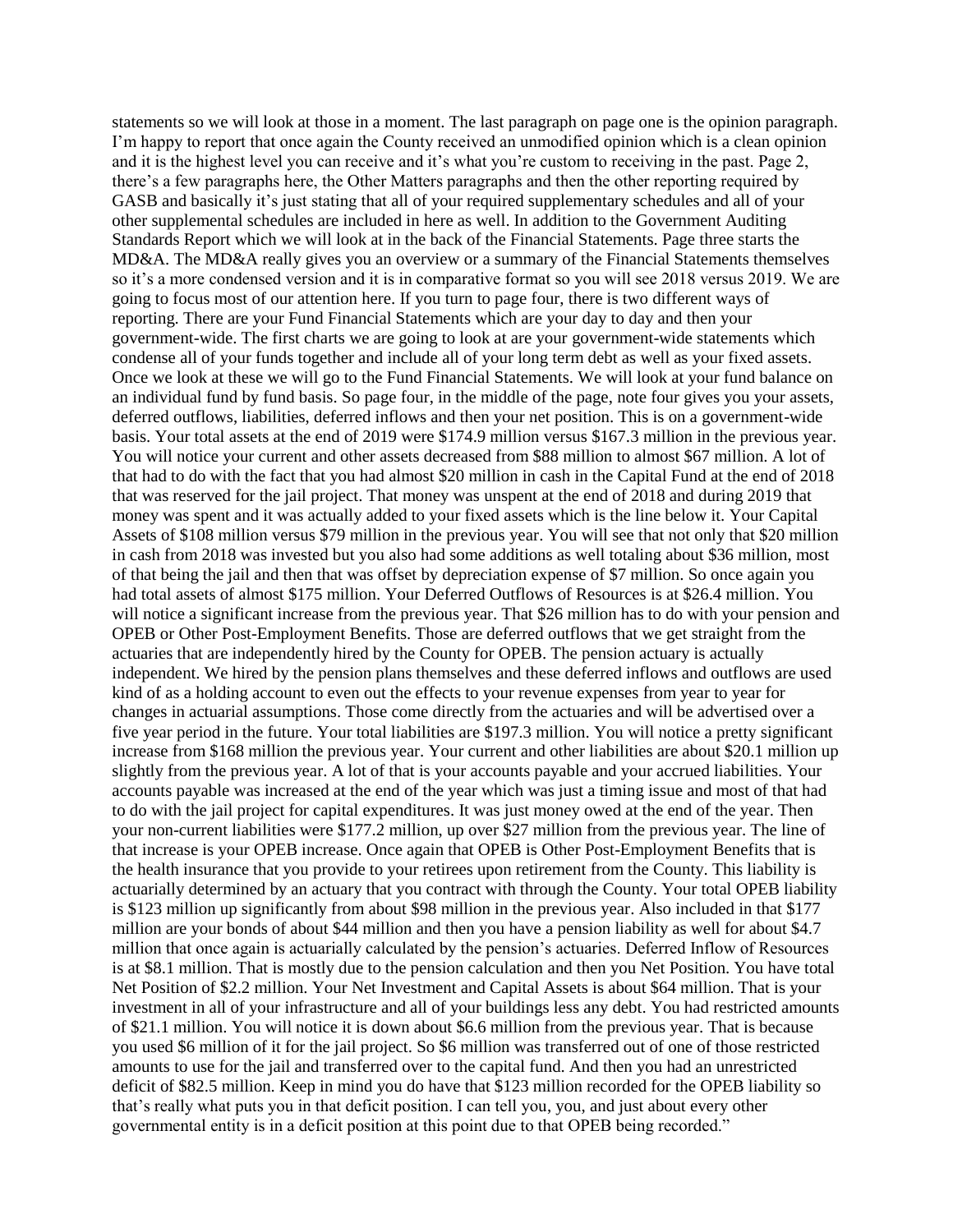Mr. Wallace: "Do you want to talk about that now or do you want to wait on that? Explain to them what the factor is that makes the difference there."

Tricia Lucas: "We will look at the note that gives all of that detail. Thank you Jim. So you had \$2.2 in Net Position. Just below that chart are your revenues of \$110 million, up almost \$8 million dollars from the previous year. So your charges for services were pretty consistent. You will notice your operating grants and contributions are up from \$26.9 million to \$31.7 million. Your State Aid was up about \$4.5 million. There were a few different reasons for that. Your Education/Handicapped grants were up about \$450,000. You had a Homeland Security Grant of \$200,000. Childcare was up about \$1.6 million so that was one of the bigger reasons. The Frankfort project was over \$560,000 and then you had a little bit of a new grant in there, Raise the Age, that contributed to that increase as well. Your property taxes, very consistent. Only up about \$100,000. And then your other taxes and items increased to \$39.8 million. That increase is due to an increase in sales tax of about 5%. Your sales tax was up about \$1.6 million in 2019 from 2018. You had total revenues of \$110 million. If you turn to the next page your total expenses were \$107 million. So you had \$110 million in revenues, you spent \$107 million so your net position actually increased from year to year \$2.7 million. Let's just look at a couple of the expenditure items. Your General Government support, that was up. A lot of that had to do with sales tax distribution. Your revenues are up therefore you are distributing more out to the towns and villages as well. Education was up as well. A lot of that had to do with the Education/Handicapped Program. And then your Economic Assistance and Opportunity, once again, once your revenues are up, your expenses are up and as we said a moment ago your OPEB liability was up as well which means the allocation for that expenditure which is allocated amongst all of these programs increases each of these individual line items as well and that's allocated based on salary. So again, your net position on a government wide basis increased \$2.7 million. If you turn to page six, page six is more on a fund by fund basis, here they are all consolidated into one column but here there are no fixed assets included and no long term debt. So this does not take into consideration any of the capital projects. All of those expenditures are still included within these funds. Your total revenues were \$109.9 million and keep in mind on this bottom chart we are comparing the first and the third columns, not the first and the second. So your Real Property Taxes have been very consistent. Only a \$100,000 increase. Then you had your Net Property Tax. I'm sorry, your Non Property Tax. Once again, that increased to \$35.4 million due to sales tax. Your Departmental Income, Fees and Interest was up about \$1.3 million. Your interest increased year over year of about \$300,000 to \$400,000 and then there was some additional revenue for snow removal of about \$600,000. Your State and Federal Aid actually increased \$4.8 million. A lot of that had to do with the State Aid that we just spoke about a minute ago. And then in the Federal fund the Federal actually decreased. You had a highway grant in the previous year of about \$1.4 million that you did not have in the current year so that was a one year type grant that you had. So State Aid increased but Federal Aid actually decreased. You have total revenues of \$109.9 million and if you turn to the next page your expenditures were \$132.4 million. Keep in mind this across all of the funds. In the previous year you had \$101.4 million in expenditures. The Public Safety line item increased from \$13 million to \$38.8 million. Most of it had to do with your capital projects. In total the jail was about \$26 million and you had an E911 project as well for about \$2.6 million. That's why your expenditures are so much higher than in the previous year. So that kind of gives you an overview of both the Government Wide and the Fund Financial Statements. If you turn to page ten, page ten are the numbers we just went over but it's in much greater detail. I kind of gave you the overview from the management's discussion and analysis but there is one thing that I really wanted to point out on page thirteen. So this is the Fund Financial Statements but on an individual basis and if you look toward the bottom of page thirteen, that first left hand column, which is the General Fund, that third number up shows that the General Fund lost \$2,168,000. I thought it was important to just go over why there was a loss there. Keep in mind you transferred over to the Capital Fund \$6 million to use towards the capital project. That was really a designed deficit in the General Fund because you moved that money over to use on that capital project. If you didn't have that transfer you would have been up about \$4 million which are the numbers we just went over in the MDNA. I just wanted to point that out so nobody panicked when they saw that deficit of the \$2 million. Any questions so far? I'm not going to go over the component unit numbers just because once again those financial statements are reviewed at those boards at individual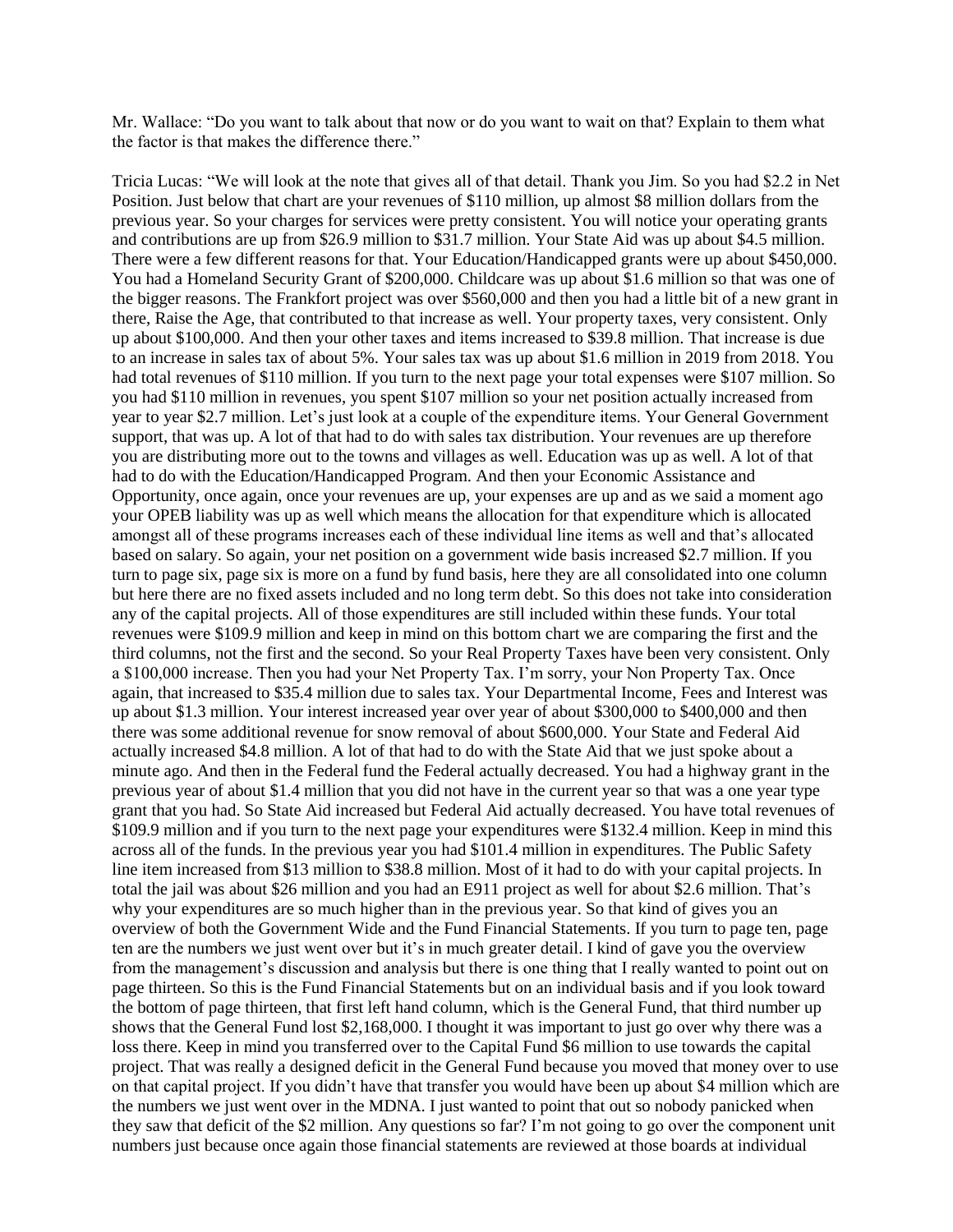levels. The notes to the financial statement start on page twenty-one. I am happy to report that there are no new standards that had to be implemented or that were affected for the current year. A lot of these notes are very consistent with the previous years. I'm just going to go over the more significant ones or ones that may have had some changes that would be important to bring forth in this meeting. The first one I would like to look at is on page thirty-seven. This is your Capital Asset note and up at the top is your governmental activities. There are four columns here. Your beginning balance, increases, decreases and your ending balance. I just want to point out that construction in progress of the \$28 million once again, most of that is just the jail project that has been on going and that's where most of the additions came into play and then down in that third section the Accumulated Depreciation section you will see that's almost \$7.1 million, that's the depreciation for the current year. On the next page, page thirty-eight note eleven is your Noncurrent Liabilities. That first chart is the governmental activities. The bonds, although it increased almost \$700,000, that relates wholly to the HTASC bonds because they have zero coupon bonds. You did not take out any additional bonds of the County but HTASC had an increase in the bonds and then you did pay down almost \$1.7 million in your bonds from the current year and almost \$20 million of that is the new bond that you took out last year for the jail. Page thirty-nine just gives you a detail of all of the different bonds and then it gives you your maturity schedule down at the bottom of the page. Next we are going to turn to the OPEB note which was the note that Jim was asking about just a moment ago. Please turn to page fifty-two. The second section down, it's labeled F, changes in the total OPEB Liability. So your total OPEB Liability was almost a \$100 million at the beginning of the year, that \$99.9 million at the top of that chart. There were net changes of \$26.2 million which were additions to that liability. You had some service cost, some interest on the total OPEB Liability but you will notice that next number down is change in assumptions or other inputs. That increased \$23.8 million. Now those come directly from the actuaries but one of the most significant assumptions you can see changed was they decreased the rate from 3.8% to 2.9%, the discount rate that they used to apply to this liability. When they decrease the rate your liability increases. If you look at letter G just below that, this is a sensitivity chart. In that middle column, the current assumption 2.9%, that's where you will see your \$126 million liability. If they had used a 1.9% your liability would have jumped up to over \$164 million and if they had use 3.9% it would have decreased to \$100 million so you can see just how important that discount rate is and what an impact it has on that liability. These are rates that they use. They are certified. They use mortality tables, discount rates but that is one of the main reasons that your OPEB Liability increased so significantly from year to year. There were no significant changes to the benefits that you offer or to the census data, meaning that the people that participate in the OPEB Liability, most of it was just actuarial assumptions that had changes in them. Some of these notes include the college notes as well. Again these are very consistent from year to year. I'm going to move next to page sixty-one. Page sixtyone is a chart of your Fund Balance and it details it out by fund and by type. You had Restricted, Assigned and Unassigned Fund Balance at the end of the year and it goes by fund across the columns. The one that I would like to point out is in the General Fund column about midway down, its \$11.6 million. That's the Correctional Facilities Sales Tax. That is down \$6 million from the previous year. Once again that was transferred over to the Capital Fund to be used for the construction of the jail. Just below that is New County Jail line item of \$3,356,000. That is the tobacco money that is sitting in a Restricted Fund Balance in the General Fund. That was very consistent from year to year. Overall you have restricted amounts of \$16.6 million. The two main categories were the ones we just looked at. You had assigned amounts of \$538,000 which consisted of encumbrances and then amounts designated for subsequent year's budget. And then you had an unassigned fund balance amount of \$20.5 million which is up about \$4 million from the previous year which we just spoke about in the Fund Financial Statements. Then lastly on page sixty-three I just wanted to point out there is a Subsequent Event note in here. Due to the current circumstances that we are all encountering due to the pandemic it was important to put Subsequent Event note in here. We have all seen a decrease in revenues at the governmental level especially with the sales tax collections so there is just a new note in here just explaining to the reader that the pandemic is going to have an impact on the County. Not exactly sure what the severity is going to be at this point but it is disclosed in here. Page sixty-four starts the required supplementary information. Page sixty-five really reiterates the OPEB note we looked at just a moment ago in the 2019 column but this is a newer schedule that came into effect when you implemented GASB75 last year and eventually the schedule will be a ten year history of your OPEB information. So this year we just added 2019 and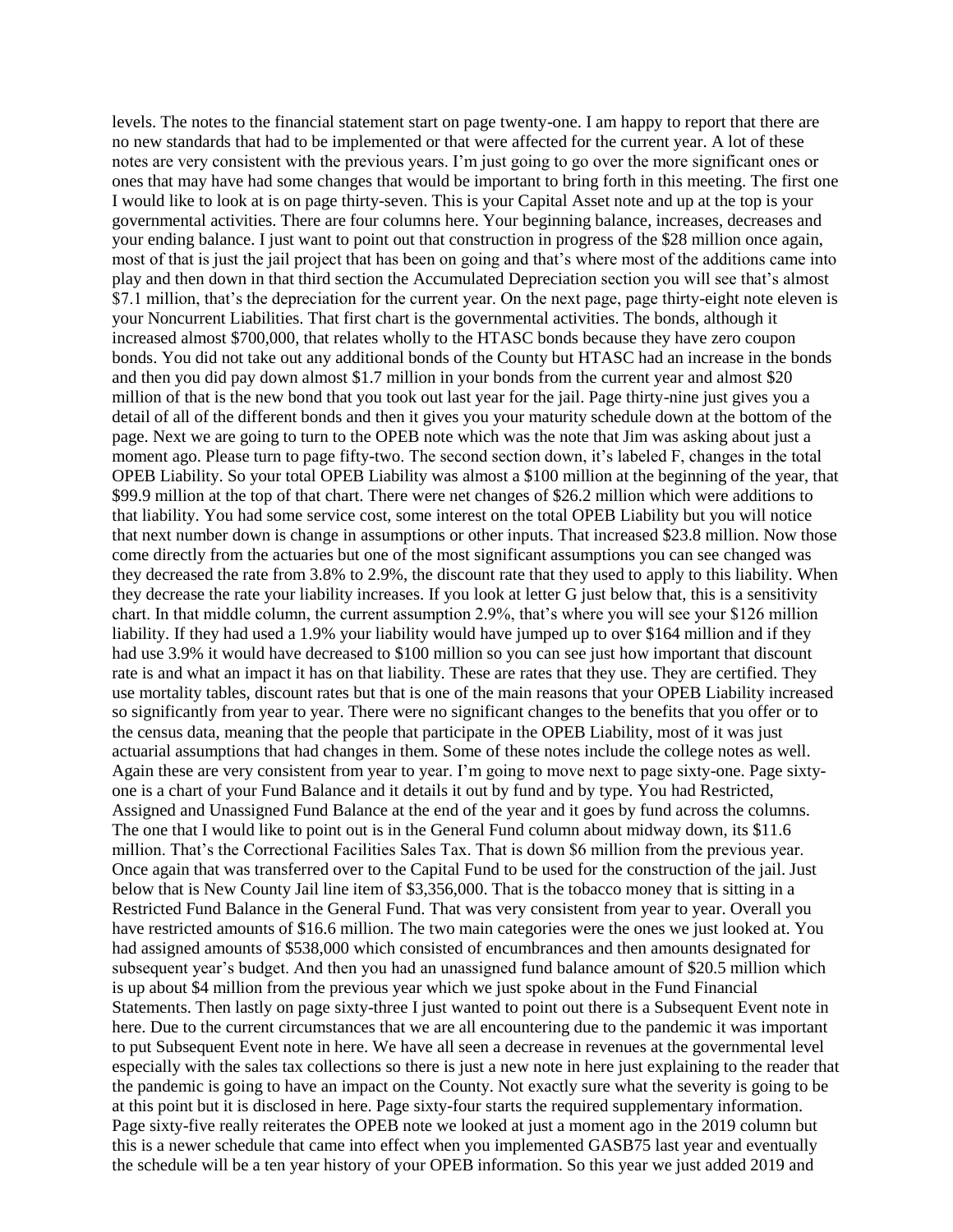you will notice the changes from year to year whereas that change and assumptions from the actuary was almost at \$24 million but there was not change in the previous year due to it being the first year of implementation. This just kind of gives you an overview of that liability that is very significant to the County. Page sixty-eight starts the single audit section of the financial statements. So pages sixty-eight and sixty-nine are the Independent Auditor's Report on Internal Control over financial reporting and compliance and then pages seventy and seventy-one are the Independent Auditor's Report on Compliance for each major program. I am happy to report that there were no significant findings. No significant deficiencies or material weaknesses noted in the current year that needed to be reported in this section of the report. Page seventy-two starts the actual schedule of the Expenditures of Federal Awards. This is all of the Federal money that the County spent in the current year and if you turn to page seventy-five there was \$13.8 million spent in Federal monies in the current year. In each year we come in and we do a risk assessment and determine what programs need to be tested. This year we tested your TANF cluster and the Foster Care program. Those programs change every year depending on the numbers and the risk assessment performed. Page seventy-seven gives you an overview of the results of the audit for the single section audit. Once again, unmodified opinions, there are no significant deficiencies and no material weaknesses. I do always like to point out number nine below that you are determined to be a low risk auditee which is a little feather in your cap. It means you have had clean audits over the past two years and all of your reports have been filed on time for the data collection form and therefore we are able to audit less Federal programs, only 20% of the Federal monies instead of 40%. You have been a low risk auditee over the past few years. If you turn to page seventy-nine it gives you a status of the prior year findings. Last year there was a finding that was noted in this report and it had to do with Federal Uniform Guidance. We were recommending that you put in to place a training program as well as documented internal controls over your Federal programs for the compliance requirements that relate directly to the individual programs and I am happy to report that that has been cleared up during the current year. The County developed a program and rolled it out to those that it affected for the Federal funds and are monitoring the internal controls over those individual programs. That has been cleared up and is no longer included in this report. And then last but not least, page eighty starts the separate audit that had to be conducted over the transportation. There were no findings here as well. If you turn to page eighty-two, this is the schedule. There was a little over \$8 million that was subject to audit and we did audit the top one, the consolidated Highway improvements money. That was a clean audit as well. So overall, unmodified opinions and no reportable conditions that we were required to be included in this report. Any questions so far? I know that's a lot to take in. I did distribute one other document. This is the required communications at the conclusion of the audit and the first two to three pages, actually three pages, is the actual letter. Most of it is template wording. In the middle of the first page, just describes the estimates that are inherent in your financial statements. Once again, that OPEB liability is a large estimate as well as the capital assets and depreciation. The estimates used by the pension actuaries to record your asset or your liability in regards to the pension plans that you participate in. The next couple of pages basically say that there were no disagreements with management and there were no discrepancies in opinion. There were some journal entries that were posted throughout the audit. Those were agreed to by management and posted to the books and are included in your financial statements and on your books so all of those were corrected. That fourth page starts the schedule of findings and recommendations. There were three recommendations that we were making in the current year. One had to do with Payroll. There were some discrepancies that we noted when we were looking at the internal controls over Payroll as far as authorizations on change reports and hire reports so we are just recommending that the policies and procedures over those payroll controls just be reviewed and adhered to on a consistent basis. Cash, this relates to the bank reconciliations. The bank reconciliations did not always reconcile to the general ledger and were not always performed timely. In addition, you have been investing frequently in Certificates of Deposits and sometimes when those were rolled the interest was not being recorded into your books when that CD was rolled. We did notice there was no review procedure in place over these bank recs. We are recommending that bank recs. be performed in a timely manner, they are reconciled to the GL and they are being reviewed on a monthly basis to ensure that they are being done timely and that they are accurate. And then Fixed Assets, this year there was a little glitch odd thing with the system. Some of the reports were not agreeing to others so we are working on that to make sure we can get that cleared up.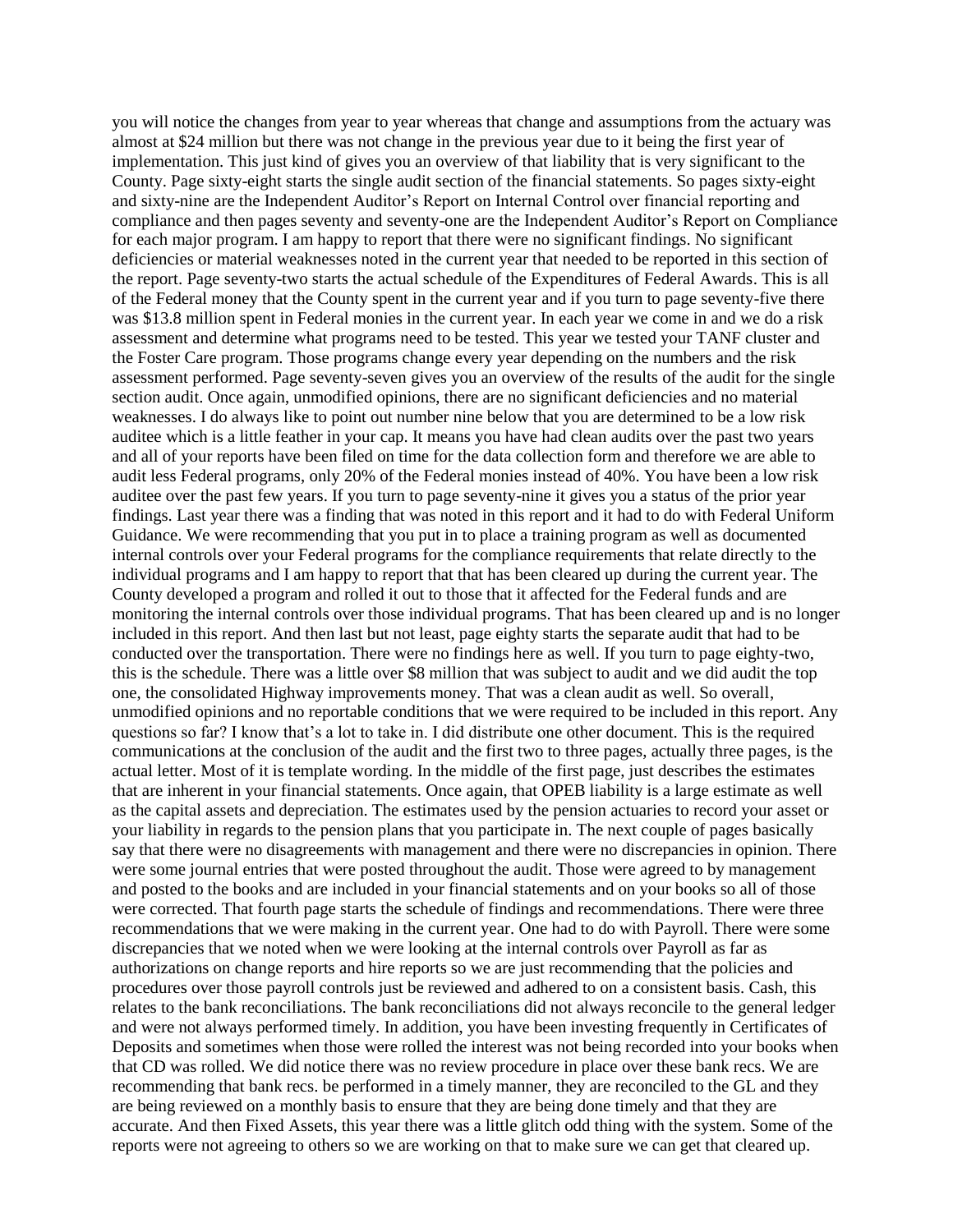Fixed Assets are properly stated. We just don't want this to accumulate from year to year so that will be looked during the 2020 year. Then the next two pages are just a status of prior years. I'm happy to say a lot of these were cleared up but let's go over them quickly. Letter A is the reporting schedule of expenditures of Federal Awards. A lot of time you get grant money in and it is a little convoluted to determine whether it is State or Federal money and sometimes that money is being reported as State when it should be Federal and vice versa so we are just asking that people are a little more cognizant of the money coming in and we have given you some tips and tricks to try to figure out what type of money that is so it can be recorded properly. Deferred inflow and outflows for unavailable resources, this is just a matter of making sure that the revenue that comes in after or subsequent to year end meets the measurable and available criteria for being recorded as revenue. The TANF cluster, there was one instance in the prior year that was noted testing the files. It was not noted in the current year. Last year we had noted something in the HEAP program. We did not test HEAP. Once again we rotate those programs so it was not noted in the current year. Letter E the Agency fund is a repeat. There is a Trust and Agency account that does not reconcile to the detail so that once again was noted in the current year. Then the census data for the actuaries. You send them census data every other year. Last year was your census data year. This year was not so we did not test census data and therefore we did not have any findings."

Mr. Bono: "Can you give me an example of when you mentioned Federal versus State as far as grants can you give me an example of how you wouldn't know…."

Tricia Lucas: "I know it sounds funny but a lot of times the Federal Government will pass it through the State."

Mr. Wallace: "It happens a lot, Jim."

Tricia Lucas: "So it comes from the State and kind of disguises itself as State money."

Mr. Wallace: "And the State likes to take the credibility, we are giving you this money, you know what I am saying but it's not really that. It could be CDBG money it could be you know stuff like that. It's coming from the State but it is really Federal money."

Tricia Lucas: "Correct. It does get a little convoluted. There is a CFPA number that you can look for and there are a couple other little things you can look for on the grant documentation and that will help determine whether it is State or Federal and that's what we look at to make that determination. Every once in a while once your report is issued we will get a call, the Federal grant isn't included in your SEFA. It was miscoded as State and sometimes it's just very difficult to kind of pin point it. Any other questions?"

Mr. Schrader: "Tricia, I know it was a few years back as far as the sales tax distribution. I know it's not on your radar so you are not really looking at that correct?"

Tricia Lucas: "Yes. We are looking at that and I should have mentioned it and I didn't. So we look at that. It is one of our risks. Every year we come in and do a ricked based audit approach and we identify the higher risk areas and ever since that has occurred we identify it as a risky area and we do additional procedures on the sales tax. Yes I look at all of the revenue coming in and the accruals and I actually recalculate the distributions to all of the towns and villages."

Mr. Schrader: "So everything was good with it."

Tricia Lucas: "Yes. I did not find any discrepancies."

Mr. Schrader: "Thank you. I appreciate it."

Tricia Lucas: "You are welcome. Any other questions or comments?"